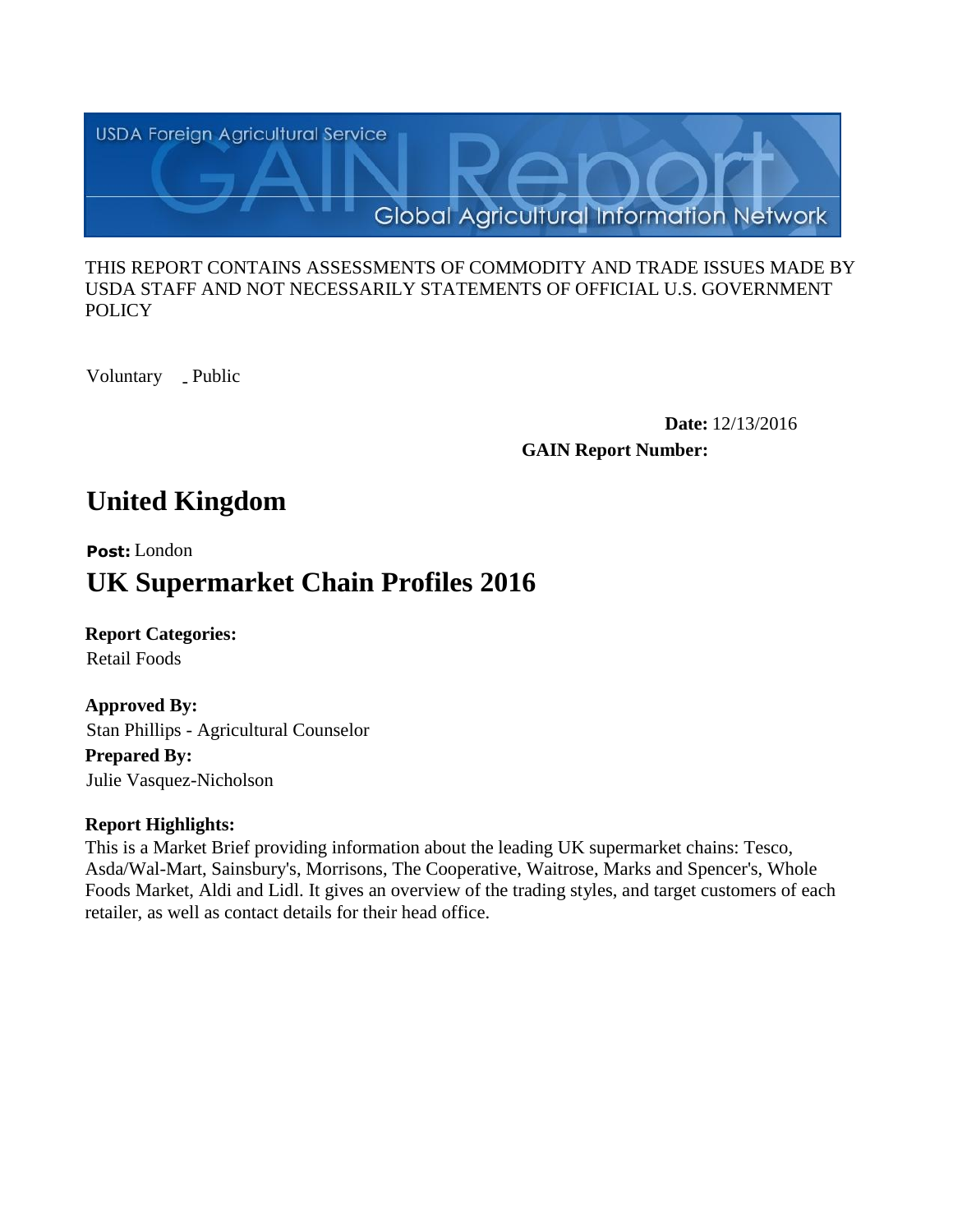### **General Information: Foreword**

This report is intended to supplement the report entitled "UK Retail Market Brief". If you would like a copy of this report please email [aglondon@fas.usda.gov](mailto:aglondon@fas.usda.gov)

# **UK Supermarket Chain Profiles**

**Tesco**

Tesco Stores Ltd Tesco House, Shire Park, Kestrel Way Welwyn Garden City, AL7 1GA Tel: +44 800 505 555 Consumer website: [www.tesco.com](http://www.tesco.com/) Corporate website: [www.tescoplc.com](http://www.tescoplc.com/)

Tesco is the number one supermarket in the UK and number three globally after WalMart and Carrefour with stores in other European countries, including the Czech and Slovak Republics, Hungary, Poland, and the Republic of Ireland. Tesco also trades in Turkey, Malaysia, South Korea, China, India and Thailand.

Tesco has been a market leader in the UK grocery sector for over 25 years. It introduced the first loyalty card in the UK, which has become a highly efficient and targeted marketing system and now has over 38 million active members. Tesco was also the first UK supermarket to develop an on-line shopping service and has grown to be the world's largest and most profitable online grocery retailer.

Click and Collect has become very popular in the last couple of years with Tesco having 1,750 click and collect collection points for general merchandise and over 260 grocery drive-thru locations in the UK.

Tesco's progress in the UK in the last five years has been noteworthy. Tesco's sales were ₤54.4 billion (\$70.7 billion) in 2015/16. They employ 310,000 people in the UK.

Tesco has six different store formats, each tailored to the customer's needs in a particular locality.

| <b>Type of Store</b>      | <b>Number of Stores</b> |
|---------------------------|-------------------------|
| Extra                     | 250                     |
| Superstore                | 479                     |
| Metro                     | 178                     |
| <b>Express</b>            | 1,713                   |
| One-Stop                  | 873                     |
| <b>Total Tesco Stores</b> | 3,493                   |

As of June 2016.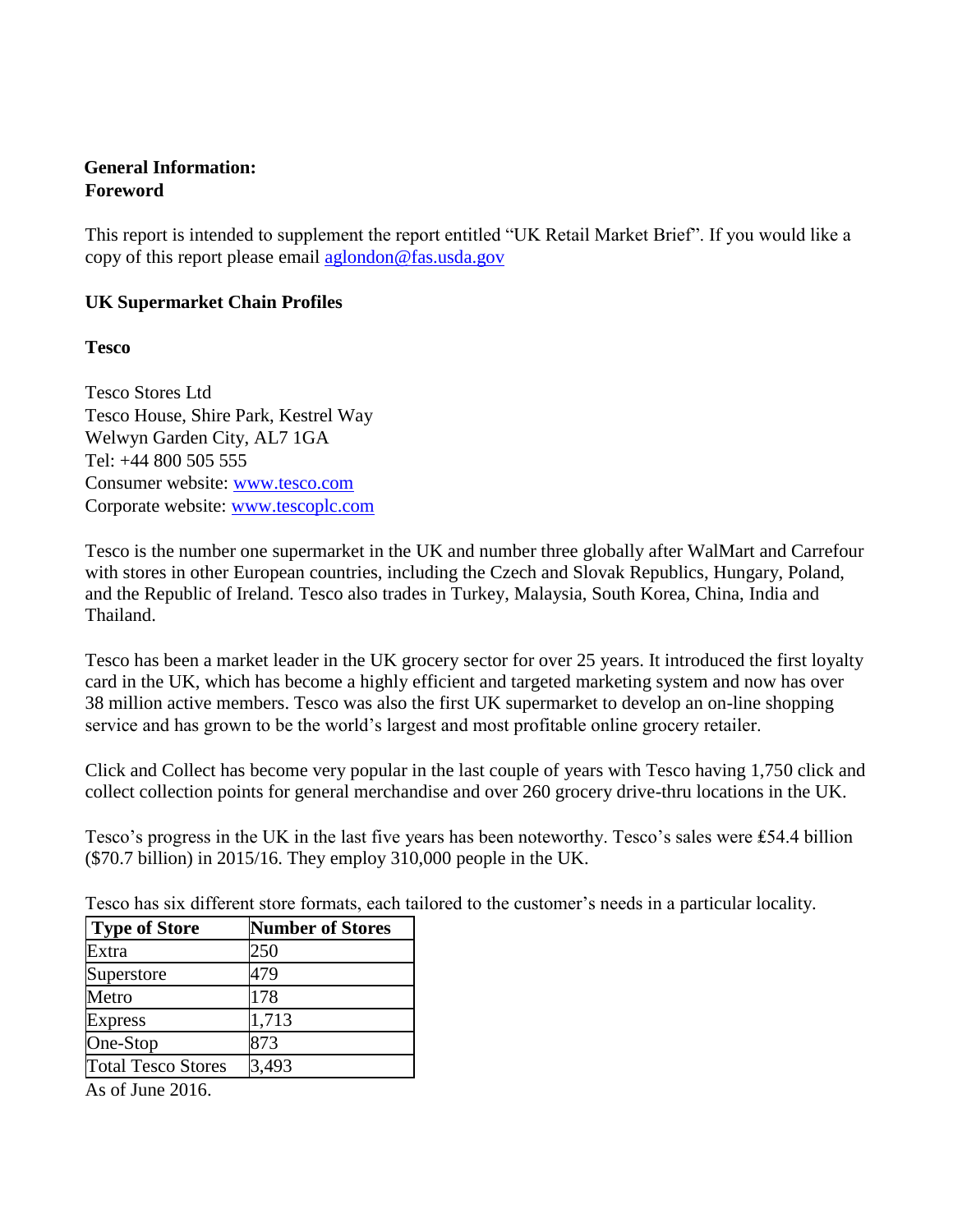Express Stores are up to 3,000 square feet and offer customers great value, quality and fresh food close to where they live or work. The first express store was opened in 1994, and there are now 1,713 outlets selling a range of up to 7,000 lines, including fresh produce, wines and spirits, and in-store bakery items.

Metro Stores are between 7,000 and 15,000 square feet. The first Metro store was opened in 1992 bringing the convenience of Tesco to town and city center locations. Tesco Metros cater to busy customers, offering a tailored range of food lines, including ready-to-eat meals and sandwiches.

Superstores are between 20,000 and 50,000 square feet. Tesco began opening Superstores in the 1970's. During the 1980's and 1990's, Tesco built a national network to which it is adding more stores every year. These stores respond rapidly to changing consumer needs. In recent years, Tesco has introduced a number of non-food ranges, such as electronics and books, into Superstores.

Extra stores are usually above 60,000 square feet in size. Since the opening of the first Extra store in 1997, the "one stop" destination store format has proved extremely popular. Extra stores offer the widest range of food and non-food lines, from electrical items to homewares, clothing, health and beauty and seasonal items.

Tesco's main consumers are middle income. Tesco's range of food features a strong private label element. In addition to their general Tesco branded range, there are two other main ranges – Tesco Value that features basic goods at highly competitive prices and Tesco Finest, pitched at the quality end of the spectrum, with a strong emphasis on ingredients.

Tesco currently has 1,600 product lines across both the Tesco Value and Tesco Finest ranges. A typical Tesco Superstore will stock around 40,000 product lines, of which 25,000 are food and beverages.

Tesco has positioned itself to lower prices and a competitive agenda. Tesco, Asda, and more recently Sainsbury's are constantly competing on price. Tesco has received considerable criticism in the press for reportedly placing pressure on suppliers to achieve its price agenda.

Tesco's multi-format stores bolster success. They allow customers to access the Tesco 'brand' at many different levels.

Tesco has faced strong competition in the last couple of years from Aldi and Lidl.

#### **Sainsbury's**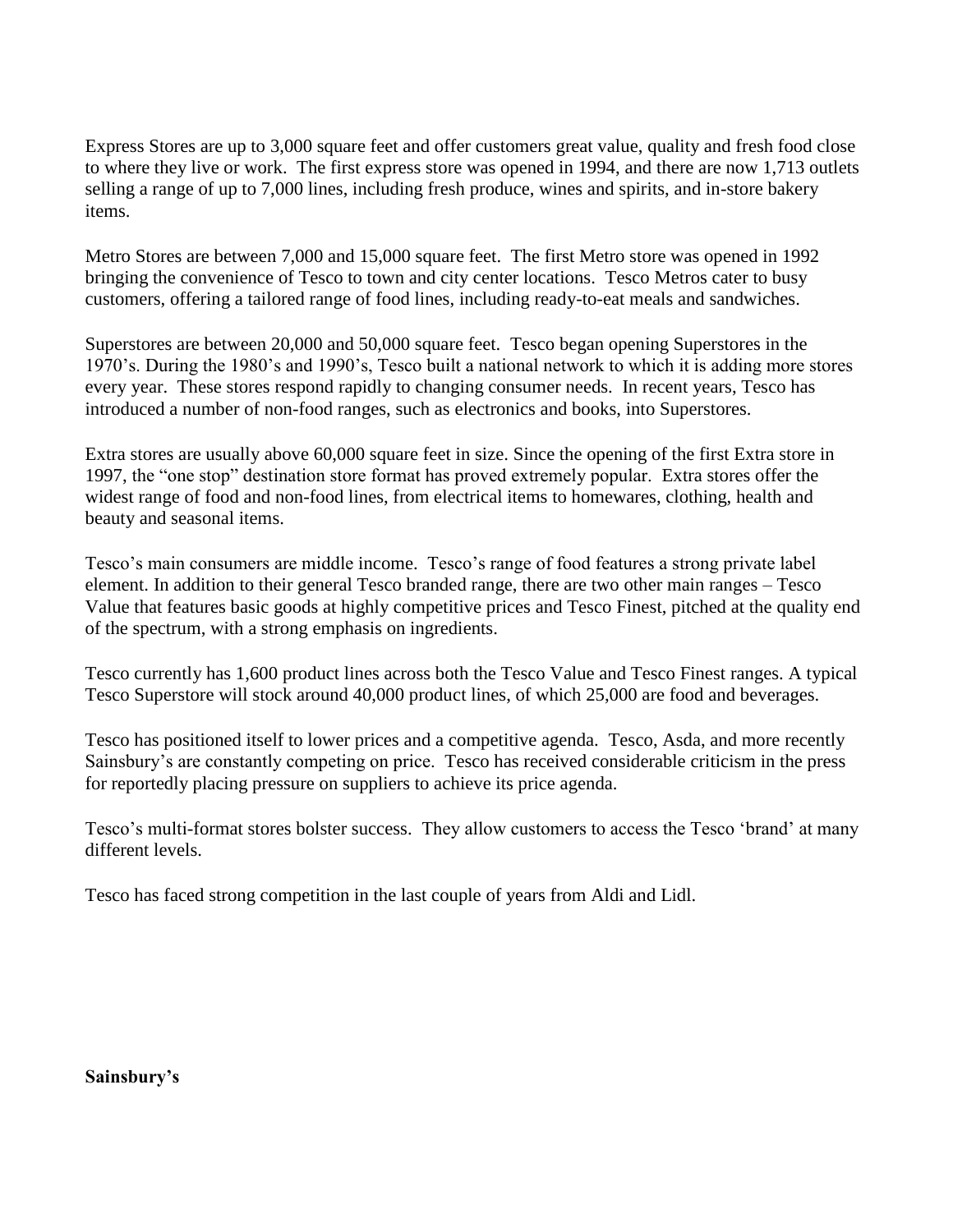Sainsbury Plc. 33 Holborn London, EC1N 2HT Tel: +44 207 695 6000 Consumer website: [www.sainsburys.co.uk](http://www.sainsburys.co.uk/) Corporate website: [www.j-sainsbury.co.uk](http://www.j-sainsbury.co.uk/)

Sainsbury's is currently the number two supermarket chain in the UK with 16.0 percent market share behind Tesco.

Sainsbury's operates by five main values which are: Best for food and health, Sourcing with integrity, Respect for the environment, Making a positive difference to the community, and A great place to work.

In June 2016, Sainsbury's had 1,312 stores including 598 supermarkets and 714 convenience stores. Sainsbury's has annual sales of £25,632 million (\$41,011 million).

Sainsbury's has two types of stores: traditional supermarkets and convenience stores.

Sainsbury's 714 convenience stores are on average 4,000 square feet in size. They have limited product ranges focusing on convenience products such as sandwiches and ready meals. The stores aim for high sales turnover of a limited range of products.

As well as branded products, Sainsbury's has private label ranges: Taste the difference (premium foods); Blue Parrot Café (children's healthy food); Be Good to Yourself (low fat foods); Organics (organic lines) and Basics (price led food).

Sainsbury's has tended to focus on food and beverages with a smaller store footprint than Tesco and Asda.

Sainsbury's stated values are reflected in the 30 percent share they hold in the market for Fair Trade products. Tesco in comparison has 18 percent market share of the market for Fair Trade products . They were also the first supermarket to sell only eggs from hens. Sainsbury's sell a lot of organic and environmentally friendly foods.

#### **Asda/Wal-Mart**

Asda Stores Ltd.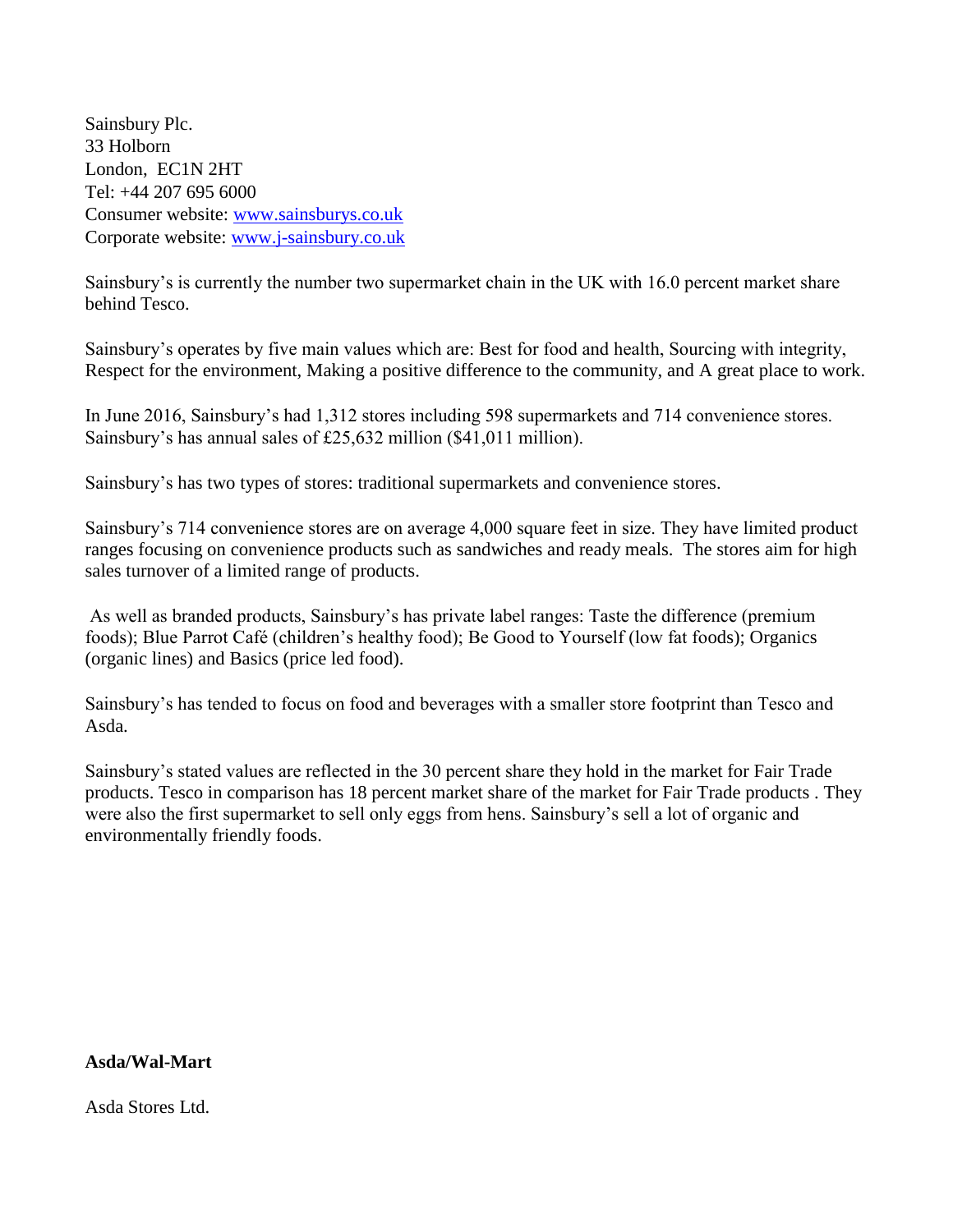Asda House, Southbank Great Wilson Street Leeds, West Yorkshire LS11 5AD Tel: +44 113 243 5435 Website: [www.asda.co.uk](http://www.asda.co.uk/)

Asda is the UK's number three supermarket chain with 15.6 percent market share. Wal-Mart bought Asda in July 1999. However, Asda has retained a very British feel in-store and a distinct identity separate from its parent company.

Asda's strap-line is 'Every day low price'. This motto, together with Wal-Mart's global buying power, has contributed to the success of the UK business. Asda is driven by store expansion, non-food growth and price competitiveness. Asda has focused on large stores. However, suitable space for larger stores is hard to find in the UK and this is hampering its expansion possibilities.

Asda currently owns 626 stores, predominately based in the North and South-East of England. The majority of Asda stores are in town centers or in suburban areas. Food is displayed in separate areas from clothing and non-food ranges. Asda employ 180,000 staff in the UK.

Asda has five store formats.

Supermarkets (up to 22,000 square feet) are found in small town and suburban areas. This format has proven successful in recent years bringing Asda to locations that were once inaccessible to them. There are 205 stores each stocking around 24,000 products.

Superstores (up to 60,000 square feet) is the typical Asda format, representing ninety percent of its UK stores. These offer a wide range of food and non-food products. There are 336 stores stocking on average 35,000 products.

Supercentres are over 100,000 square feet in size. At present, there are 32 stores in the UK and they bring together the best of Wal-Mart and full food ranges. Around half of the space is dedicated to nonfood. They stock on average 40,000 products.

Asda Living – 33 stores dedicated to clothing and general merchandise products. They are 28,000 square feet in size and stock on average 23,000 products.

Asda Local Stores – local convenience type stores. 10,000 products stocked in each store. Asda currently have over 200 of these stores.

Asda is pitched at the lower end of the mass market. It competes largely on price. Asda and Tesco are continually head-to-head in a price war, both hoping to be crowned the lowest-priced supermarket. They generally price match very effectively.

A typical Asda supermarket carries about 35,000 product lines, 60 percent of which are food and beverage items.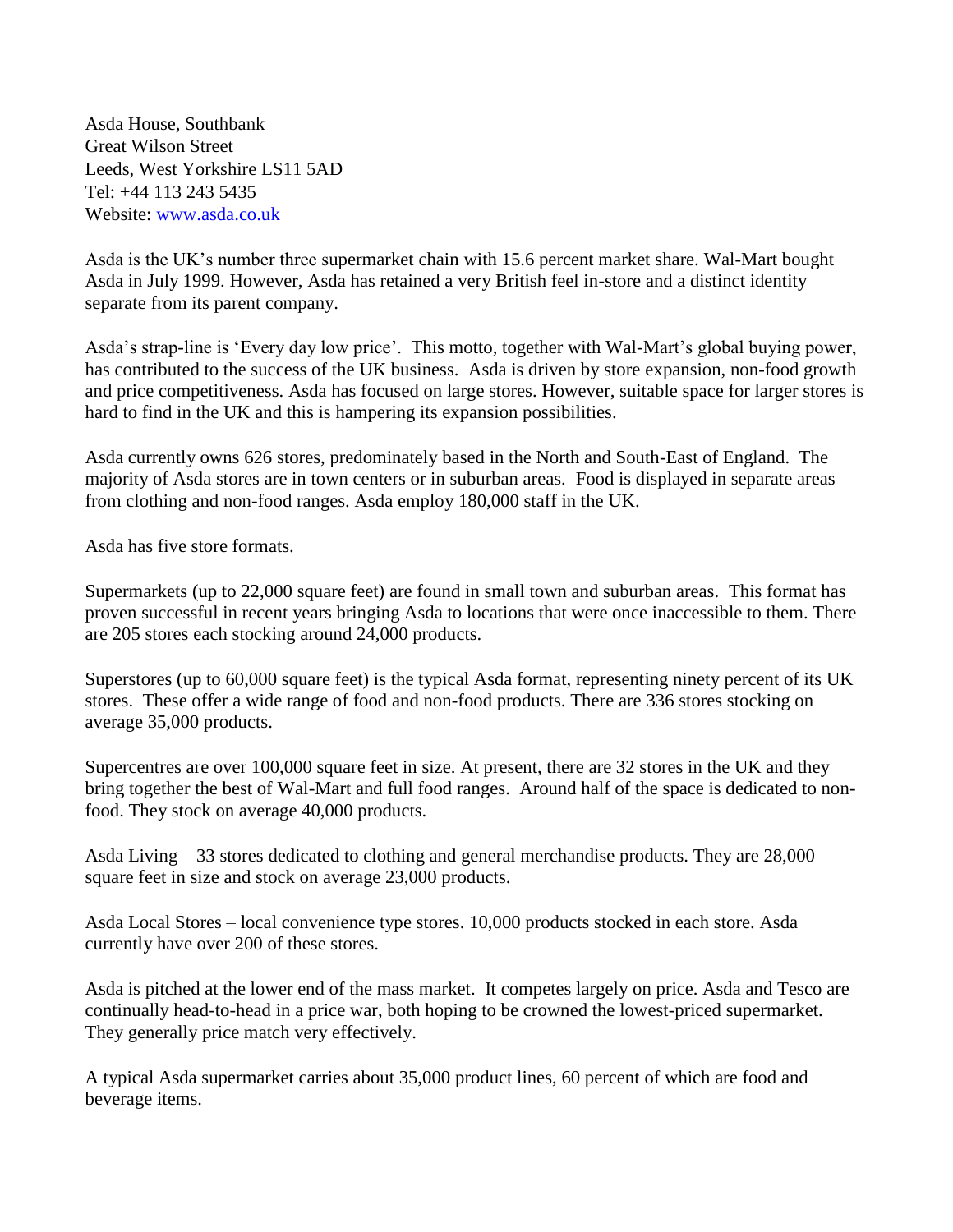As well as branded products, Asda has a strong in-store label portfolio, with sub-brands such as: Smartprice (price led products); Asda (everyday food and non-food items); Good For You (fat, salt, sugar and calorie controlled products); Extra Special (premium food) and Great Stuff (healthy food for children).

Unlike Tesco and Sainsbury's, Asda does not have a loyalty card system. This may affect its ability to market to customers in the future. However, it reportedly prefers to invest the money that would be required to set up the scheme into driving prices down for customers.

Despite slower growth in the last year, Asda is a strong business and a powerful player in the food and beverage market.

# **Morrison's**

Morrison's Supermarkets Hilmore House, Thornton Road Bradford, West Yorkshire BD8 9AX Tel: +44 1274 494 166 Website: [www.morrisons.co.uk](http://www.morrisons.co.uk/)

Morrison's is the 4th largest UK supermarket with 569 stores. Every week, 9 million customers shop in the stores. Morrison's employs 132,000 staff.

With stores located throughout the UK, a typical Morrison's store is aimed at the mid- to lower-end consumer and stocks about 24,000 product lines. The company's strategy focuses on offering unbeatable customer service and a pleasant shopping environment; however, it competes primarily on price, special offers and multi-save promotions. Morrison's tries to stock local fresh products where possible.

Approximately 55 percent of sales come from private label ranges. Morrison's private label portfolio consists of: Morrison's (quality and value); Signature (premium foods); Eat Smart (healthy foods); and Savers (price led products).

Morrison's stands out from other grocery stores due to its "Market Street" feature. This is where a collection of fresh food counter stalls are designed to look like a market including butchers, bakers, fishmongers, delicatessens and salads. The majority of products sold in the Market Street are private label.

Morrison's has small non-food sections within its stores focusing on music and video, health and beauty products.

Morrison's introduced a Match and More Card (loyalty card) in 2014. It originally stated it would price match against all supermarkets including the discounters Lidl and Aldi. However, they were not able to compete and, although the loyalty card system remains, it has been rebranded and is now called the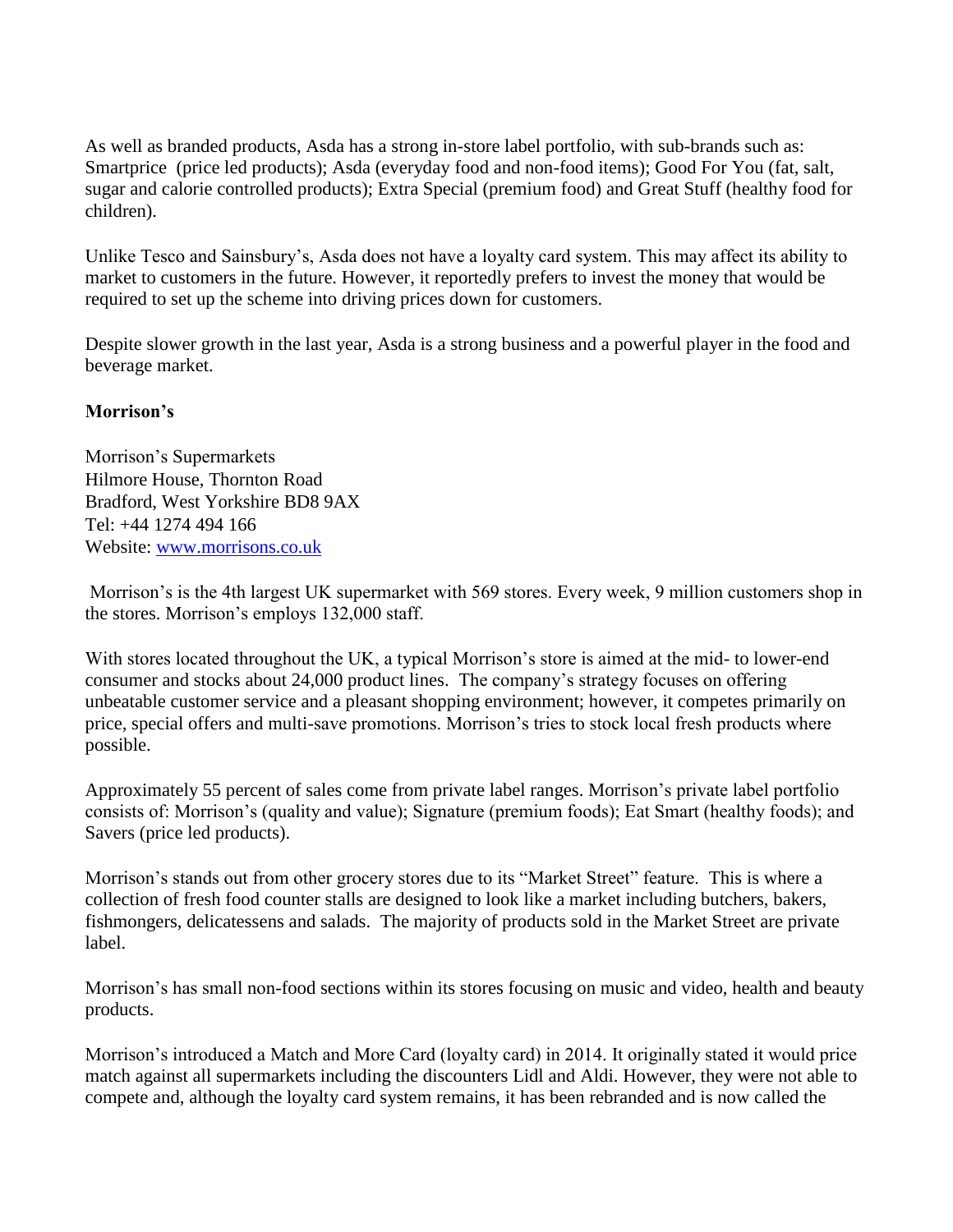"More" loyalty card.

Morrison's launched their online delivery service in January 2014, working with Ocado on their delivery operation. It is currently available in the Midlands, Yorkshire and North and Northwest London.

### **The Co-operative**

The Co-operative Group New Century House PO Box 53 Manchester, M60 4ES Website: [www.co-operative.coop/food](http://www.co-operative.coop/food)

The Co-operative is the UK's fifth largest food retailer with a 6.5 percent market share. They have over 4,000 stores in the UK, one in every UK postal area. The Cooperative Food is a network of supermarkets and convenience stores owned and operated by over 15 independent societies.

The Co-operative group is a unique family of businesses run by over 5.5 million members, and together they have a say in how the businesses are run.

The Co-operative offers a range of food under its own label that focuses on high quality ethically sourced products. They were the first supermarket to support Fairtrade products (with over 200 lines) and sell food grown on their own farms.

#### **Waitrose**

Waitrose Doncastle Road Bracknell, Berkshire, Tel: +44 1344 424 680 Website: [www.waitrose.co.uk](http://www.waitrose.co.uk/)

Waitrose is the supermarket business of the John Lewis Partnership, a leading department store chain. It offers a broad range of products and high quality ingredients to an upper-middle class customer base. Waitrose stores are located in areas where consumers with a higher-than-average disposable income live.

Waitrose stores are usually medium-sized compared to their UK supermarket rivals. However, Waitrose has introduced six larger stores called Waitrose Food & Home, an example of which is their 5,000 square meter store in Canary Wharf, London, and a new up-market food hall in the John Lewis department store in the well known shopping area of Oxford Street, London.

Waitrose, like the major supermarket chains, has an internet shopping service. However, it has chosen to use a key associate company, Ocado, rather than perform their own deliveries.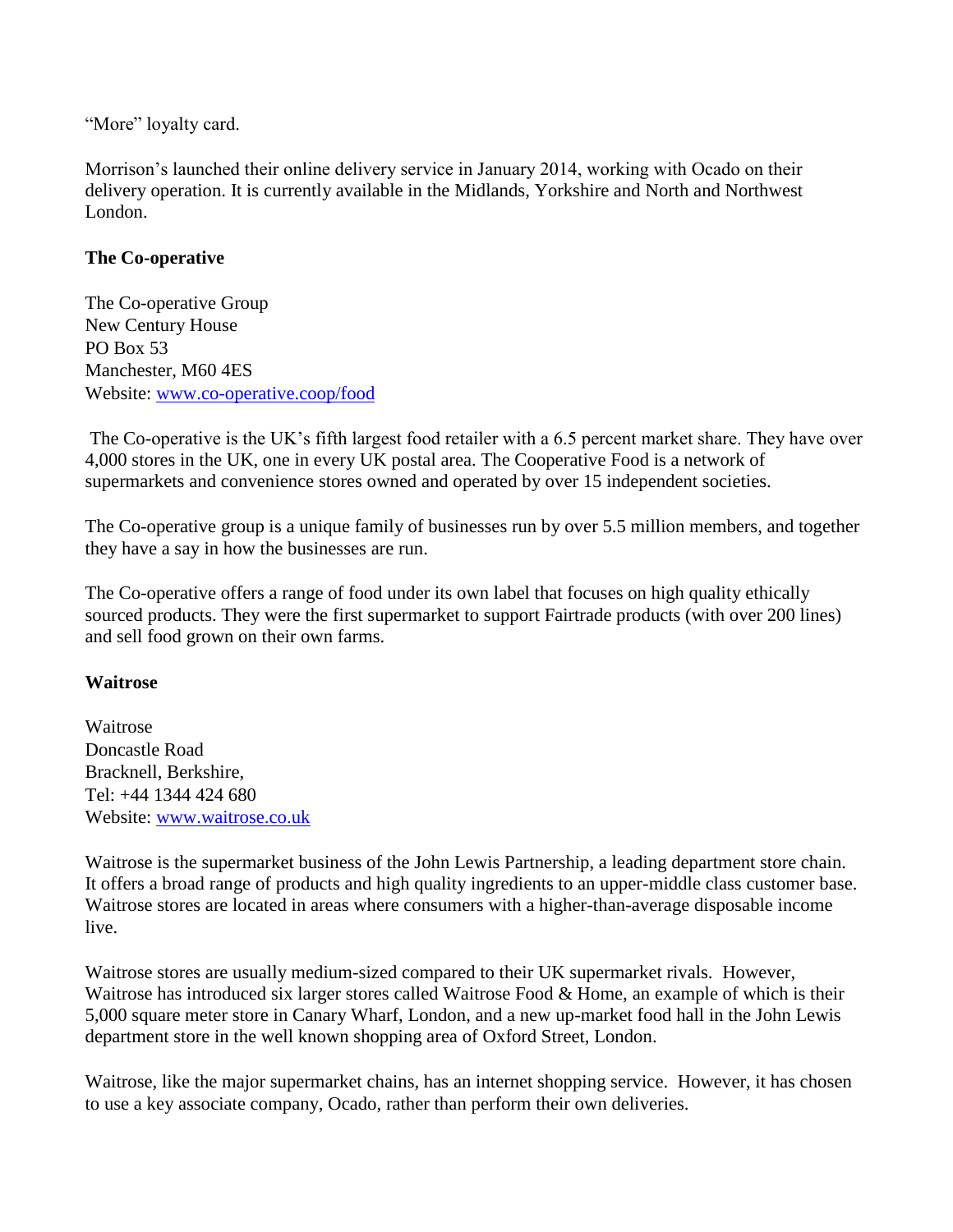Waitrose has 350 stores that are predominately based in the south of the UK. These include 50 Waitrose convenience stores. In November 2008, Waitrose opened its first store outside of the UK. It now has two stores in Dubai. It also runs 32 John Lewis Department Stores.

Since Waitrose customers are less price-sensitive, it may present opportunities for American products that are of superior quality but not always the lowest priced.

# **Marks and Spencer**

Marks & Spencer Waterside House 35 North Wharf Road London, W2 1NW Tel: +44 20 7935 4422 Website: [www.marksandspencer.com](http://www.marksandspencer.com/)

Marks and Spencer is one of the UK's leading consumer retailers with over 21 million people visiting its stores each week. Marks and Spencer has 914 stores located throughout the UK, ranging from large out-of-town stores of over 100,000 square feet to Simply Food Stores of around 700 square feet. The largest store in the UK is located on London's Oxford Street in the center of London and has trading space of over 170,000 square feet, featuring both food and clothing ranges. Marks and Spencer also has over 468 stores in 59 countries.

Marks and Spencer has premium quality food departments that are aimed at middle–upper class customers who are less price-conscious. They also attract customers shopping for special occasions, such as dinner parties, birthdays, office celebrations, and holidays.

Marks and Spencer is also a lunchtime destination for office workers picking up sandwiches and other snack items. In order to make the most of this market, Marks and Spencer has 222owned and 359 franchised stand alone Simply Food Stores that are convenience format stores of around 700 square feet in size. They are based in town centers, train stations and motorway service stations. Their food revenue is £5.4bn per year whereas general revenue from clothes etc. is £3.9bn.

Marks and Spencer pioneered the concept of chilled ready prepared food and has led the way in its development. Their food technical specifications are strict, particularly with regard to the traceability of ingredients.

Although Marks and Spencer sell predominately own label products, in the last few years they have introduced some branded products.

#### **Whole Foods Market**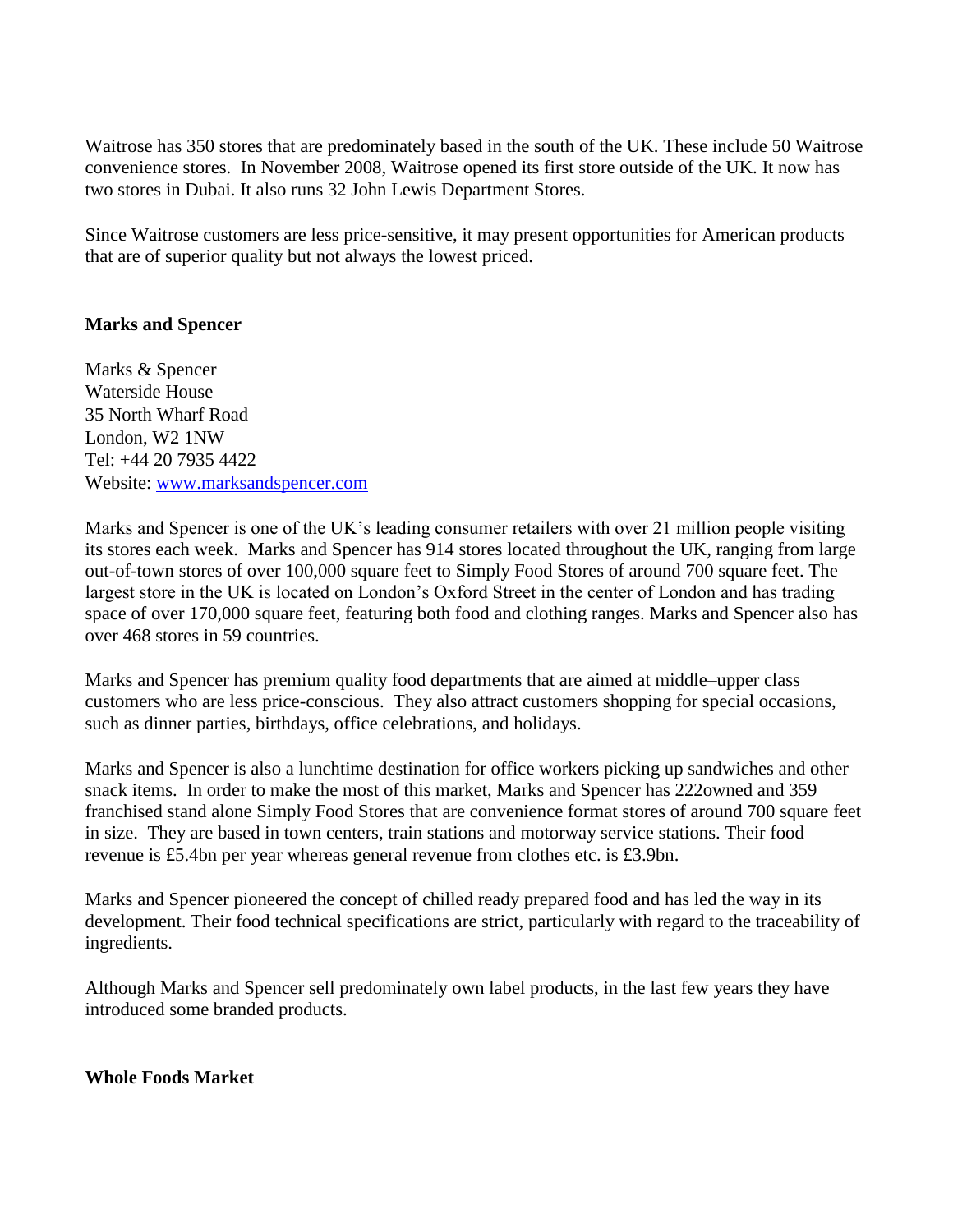Whole Foods Market 63-97 Kensington High Street London W8 5JE Tel: +44 20 7368 6100 Website: [www.wholefoodsmarket.com/uk/index.html](http://www.wholefoodsmarket.com/uk/index.html)

Whole Foods Market opened its flagship store on London's High Street Kensington in June 2007. The 80,000 square foot store is not only the largest food retail space in central London, but is also the first Whole Foods Market in Europe and marks a major step in expanding the company's brand beyond North America.

It also owns eight smaller stores, six of which are based in London with the other two in Cheltenham and Glasgow.

Because of the US home office, Whole Foods stock a wide selection of U.S. food products and is therefore a good first step for US companies entering the UK market.

# **Aldi**

Aldi Stores Ltd Holly Lane Atherstone Warwickshire, CV9 2SQ Tel: +44 1827 711800 Website: [www.aldi.co.uk](http://www.aldi.co.uk/)

Aldi is a German owned company that opened its first UK store in 1990. Aldi, along with Lidl are the biggest "discounter" supermarket chains in the UK. Aldi currently has 620 stores in the UK and a record 6.2 percent market share. Aldi opens on average one new store each week in the UK. Aldi have seen sales continue to rise year on year. Aldi also hope to double the number of stores it has to 1,200 by 2022, in a £600 million UK expansion plan.

The discounters remain popular with shoppers from all social backgrounds.

When discounters first entered the UK market, they were seen as stores for working class families on low incomes. However, the high quality of the products, low prices and numerous awards received by the discounters have seen all this change. Now, half of the customers through the door are those from upper and middle class families; people who in the past would have shopped at Sainsbury's or Waitrose.

The majority of Aldi's products are private label. As well as its everyday range, it has an up-market range called Specially Selected. The average size of Aldi stores is 1,000 sq meters. Due to limited stock, consumers buy staple food and drink items from the Discounter, and "top off" with specialty purchases from other retailers.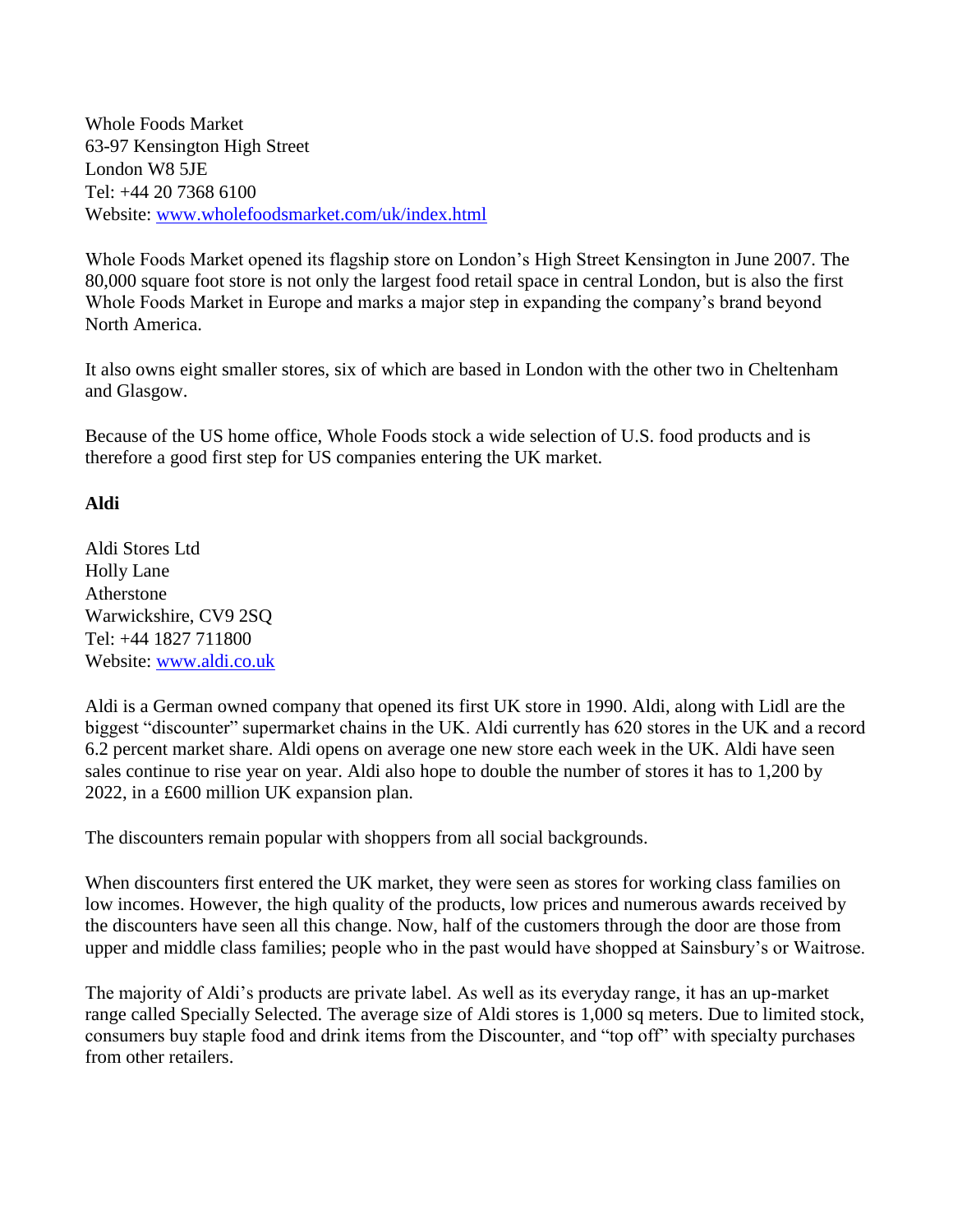# **Lidl**

Lidl UK GmbH 19 Worple Road Wimbledon SW19 4JS Tel:+44 870 444 1234 Website: [www.lidl.co.uk](http://www.lidl.co.uk/)

Lidl, like Aldi, is German owned. It opened its first UK store in 1994. Lidl operates more than 630 stores throughout the UK and currently has a 4.6 percent market share.

Lidl sells well known brands in its stores as well as private label.

Since 2005, both Lidl and Aldi have been going "up market" making their stores more attractive to meet the expectations of Middle Britain. The big difference between the discounters and the big four retailers is the number of lines they stock. A mainstream supermarket chain can stock 32,000 product lines compared to 1,600 in Lidl and 900 lines in Aldi. Instead of having 20 different lines of mustard, they stock one exceptionally good value product that they sell in high volume.

### **Costco Wholesale**

Hartspring Lane Watford Hertfordshire, WD25 8JS Tel: +44 1923 699 805 Website: [www.costco.co.uk](http://www.costco.co.uk/)

Costco Wholesale is an international chain of membership warehouses designed to help small to medium sized businesses reduce costs in purchasing for resale. Costco Wholesale is U.S. owned and therefore their UK warehouses have a very similar layout to those found in the United States. They also stock a lot of U.S. products, both branded and own label under their Kirkland Signature brand.

In Europe Costco have 28 locations in the UK with 2 locations in Spain.

#### **Post Contact and Further Information**

If you have any questions or comments regarding this report, require a listing of UK importers, or need any other assistance exporting to the United Kingdom, please contact the USDA office in London.